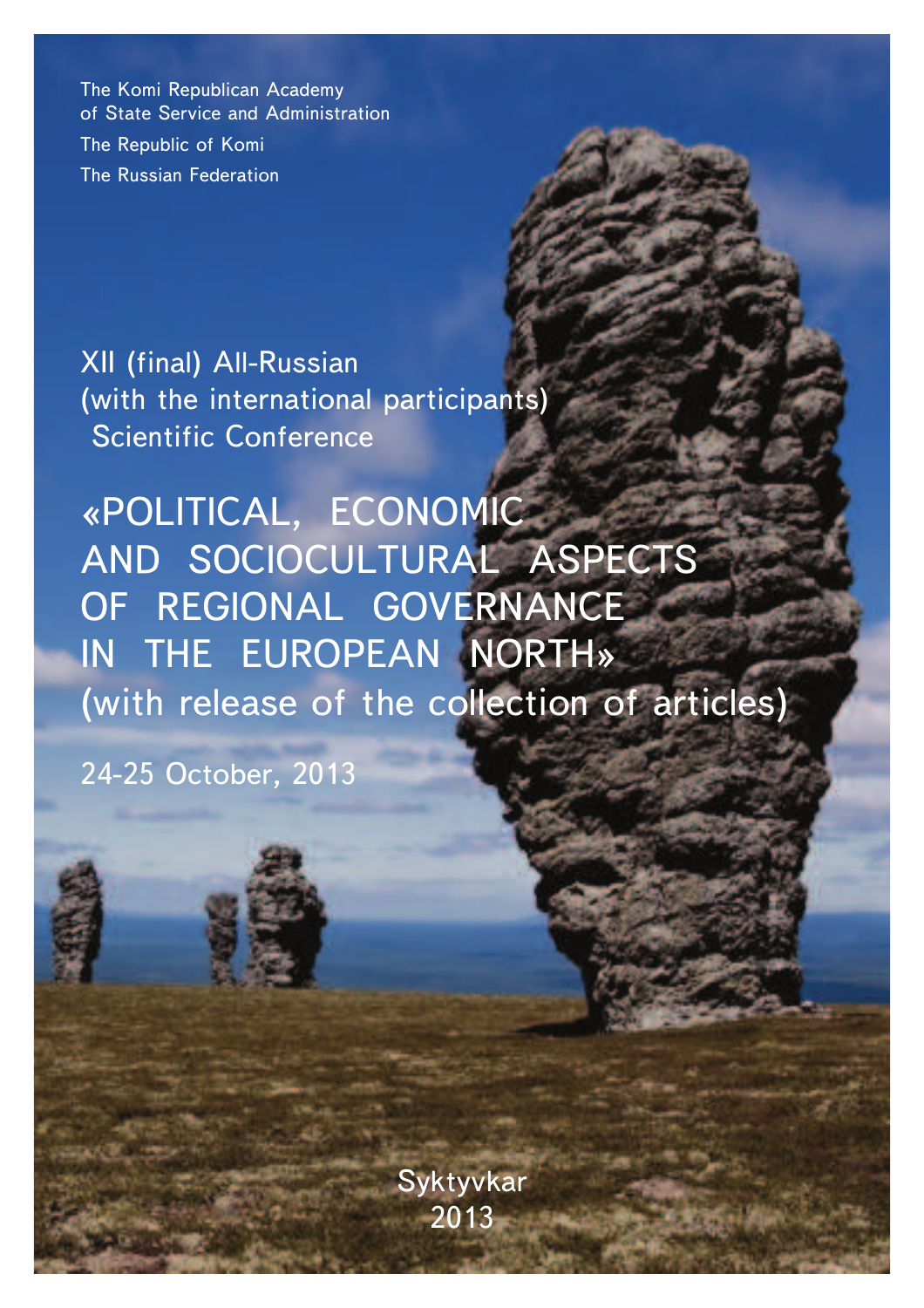## **Dear Colleagues,**

The Komi Republican Academy of State Service and Administration together with the Institution of Social and Economic and Energy Problems of the North, the Institution of the Language, Literature and History of Komi Scientific Center RAS, Syktyvkar State University, the State Autonomous Institution "Center of Information Technology", in assistance of the Administration of the Head of the Republic of Komi and Government of the Republic of Komi, sup-



ported by the Russian Humanitarian Scientific Fund and the Ministry of the Economic Development of the Republic of Komi holds XII (final) All-Russian (with the international participants) Scientific Conference on 24–25 October, 2013 **"Political, economic and sociocultural aspects of regional governance in the european north" (with release of the collection of articles).**

Scientists and the experts who are engaged in the corresponding perspective are invited to participation in the Conference.

The Conference will be organized in the following areas:

1. The political system and institutions of public administration in the regions of the European North (current public policy issues and problems of local government development);

2. The European North in activity of the international integration unions: political and legal, economic and sociocultural aspects;

3. Strategic priorities and innovative mechanisms of management of social and economic development of the region.

4. Historical aspects of political, economic and sociocultural management in the European North.

5. Legal system as the element of a sustainable development of the region; problems of formation of the constitutional state.

6. Modernization of the European North on principles of a sustainable development.

7. Environmental problems of development of northern territories: condition analysis, forecasting and solutions.

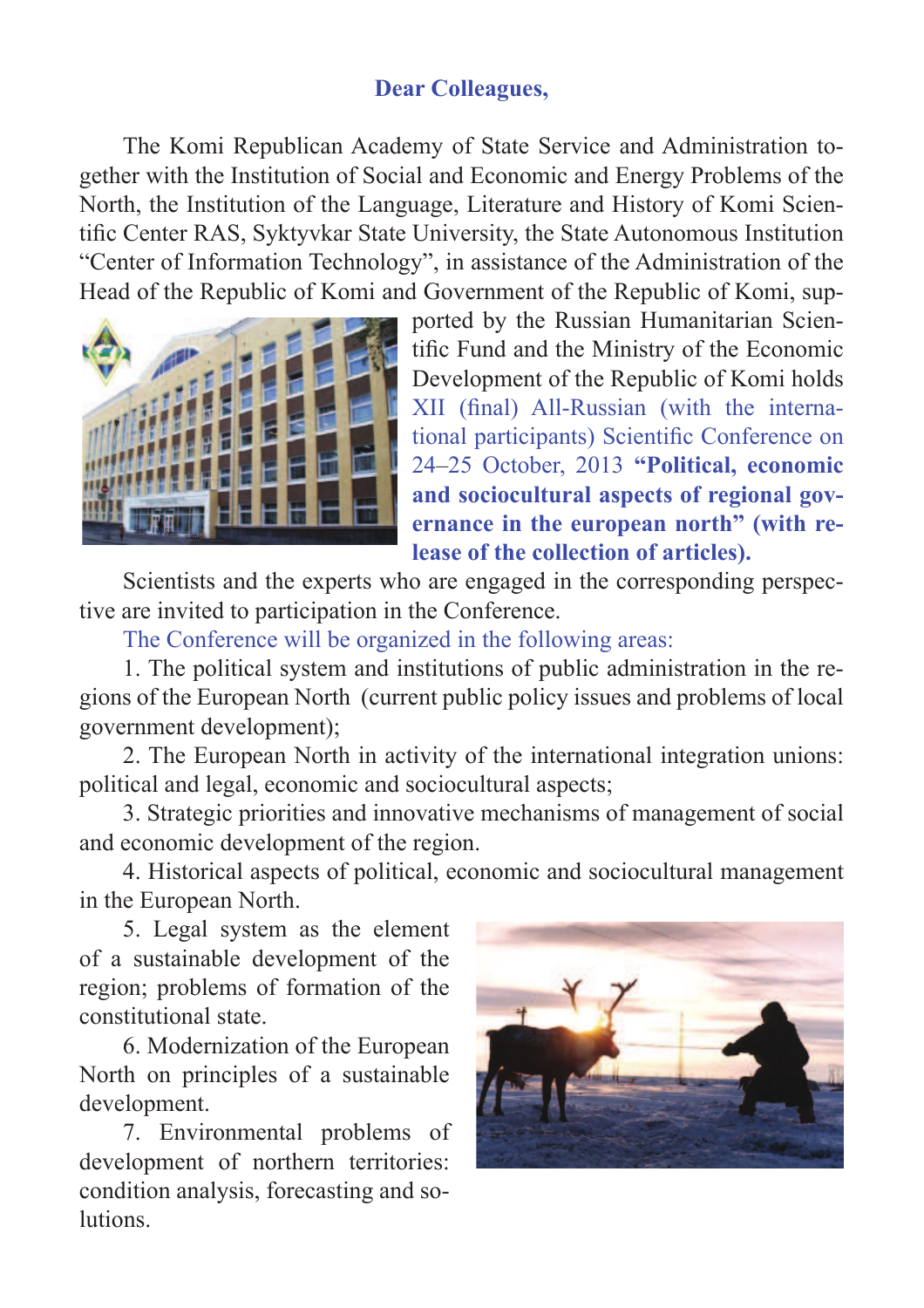8. Formation of regional infrastructure of civil society in modern conditions.

9. Problems of socialization of the personality and region human development.

10. Ethnopolitical and ethnocultural aspects of a sustainable development of the region.

11. Information technologies in management and economy.

12. Mathematical methods of modeling of social and economic and political processes.



To participate in the Conference you must send by the post the Application (*Annex*) to the Conference Organizing Committee to the address: *11, Kommu*nisticheskaya str., office 305, Syktyvkar, Komi Republic, the Russian Federa*tion, 167982* with the mark "Conference: Political, Economic and Sociocultural Aspects of Regional Governance in the European North"; or send it by e-mail: **science@krags.ru** (Subject of the letter shall be "Application, Family name, name").

Following the results of work of the Conference the collection of articles will be published. For timely preparation and its publication it is necessary for participants to send the articles till 01.10.2013 to the following e-mail: **science@krags.ru**

The requirements for article formatting:

1. Article length shall be 6 pages  $(A4)$  maximum; fields: left field  $-3$  cm, right, top and bottom  $-2$  cm; printing type – Times New Roman; type size  $-14$ points; line spacing – one-and-a half.

2. The article shall be provided in 2 versions:

1) In the electronic form in Microsoft Word; the name of the file is determined as the first author's surname (e.g.: surname.doc). This article is provided together with the Application.

2) In the printed form, together with the Application of License Agreement (**www.krags.ru**). All the pages of the article must be enumerate and fasten. This variant shall be signed by all the authors and can be presented by a participant at the registration for the Conference.

3. Drawings and photos should be black-and-white and should be duplicated in the form of the independent files (each in separate file). The picture resolution should be not less than 300 pixels/inch. Pictures and tables shall be enumerated and have titles (e.g.: the results of research are shown in the table